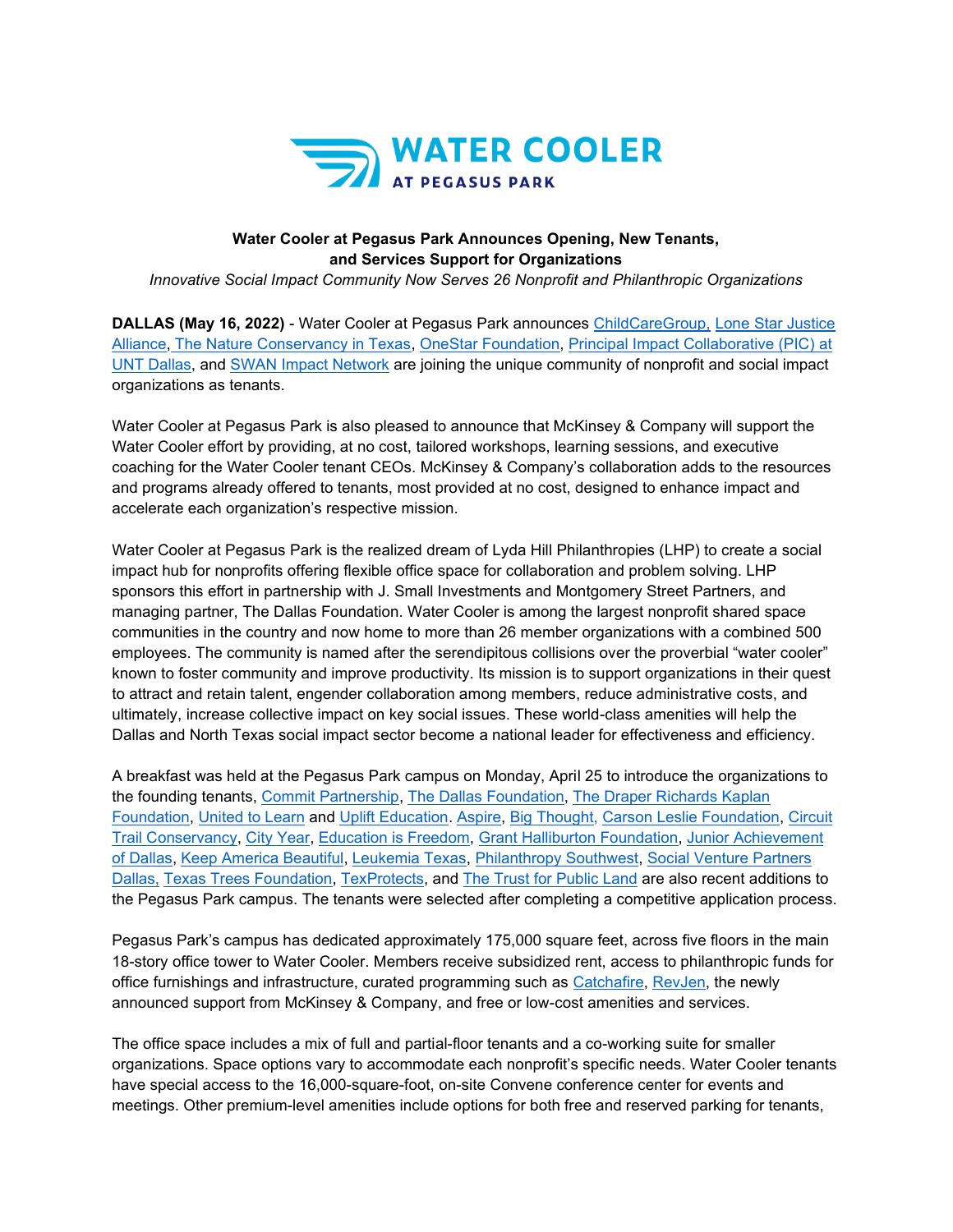

spacious parking for visitors, access to on-site event and meeting planning and catering services, on-site restaurant and coffee shop, Community Beer Co., access to free or low-cost on-site storage, outside fire pits, bocce ball and Hidden Gym fitness center.

"This dream of ours just keeps getting bigger and better. We are overwhelmed by the diversity and breadth of talent exhibited by this consortium of organizations and strongly believe that co-location is just the first step towards more impactful collaboration," says Lyda Hill, Entrepreneur and Founder of Lyda Hill Philanthropies.

Pegasus Park is a 25-acre, mixed-use office campus designed to bolster local biotech, social impact and corporate innovation. The campus consists of more than 750,000 square feet across multiple buildings and features state-of-the-art facilities and amenities. It is located at 3000 Pegasus Park Drive, between the Dallas Design District and the Southwestern Medical District, and is just minutes away from downtown Dallas, offering a central location for networking with convenient access to two major domestic and international airports, DART light rail trains and buses, North Texas toll roads and interstates.

For more information about Water Cooler, visit [pegasuspark.com/water-cooler/](https://pegasuspark.com/water-cooler/) or email Leighton Watts, Director of Water Cooler at Pegasus Park, [lwatts@dallasfoundation.org.](mailto:lwatts@dallasfoundation.org) For more information about Pegasus Park, visit [pegasuspark.com](https://pegasuspark.com/) or email [pegasuspark@jsmall.com.](mailto:pegasuspark@jsmall.com)

### **About Lyda Hill Philanthropies**

Lyda Hill Philanthropies encompasses the charitable giving for founder Lyda Hill and includes her foundation and personal philanthropy. The organization is committed to funding transformational advances in science and nature, empowering nonprofit organizations and improving the Texas and Colorado communities. Because Miss Hill has a fervent belief that "science is the answer" to many of life's most challenging issues, she has chosen to donate the entirety of her estate to philanthropy and scientific research.

#### **About J. Small Investments**

J. Small Investments is a real estate investment, management and brokerage firm located in Dallas, Texas. Founded in 1997, JSI specializes in value-add investments and identifying unique properties in the Dallas/Fort Worth metroplex, with a special expertise in the Love Field, Medical District and Stemmons Corridor submarkets.

#### **About Montgomery Street Partners**

Montgomery Street Partners is a diversified commercial real estate investment firm that invests across property types and geographies. MSP makes platform and strategic entity investments in existing real estate operating companies and establishes new operating companies with seasoned executives in targeted sectors. MSP has acquired more than \$6.5 billion of real estate assets, representing \$3.0 billion of equity value since launching its discretionary fund business in 2015. For further information, please visit [www.montgomerystreetpartners.com.](https://linkprotect.cudasvc.com/url?a=http%3a%2f%2fwww.montgomerystreetpartners.com&c=E,1,AGBqpqpp3MND3q6ZJpijkq4jLNT3RzVsPVGzDpafFl3och_jWJzCpZhBe441y0HmBC96T_vEWQUHIlb2I6273oJ1iHUTdcSOThWAYEgW_P0,&typo=1)

## **About Pegasus Park**

Pegasus Park is a 23-acre mixed-use office campus consisting of more than 750,000 square feet of office and amenities space across multiple buildings, including an 18-story office tower. The campus features four components - a biotech "plus" hub, a social impact hub, commercial tenants, and entertainment/dining venues. Strategically located in the heart of the rapidly expanding Innovation District